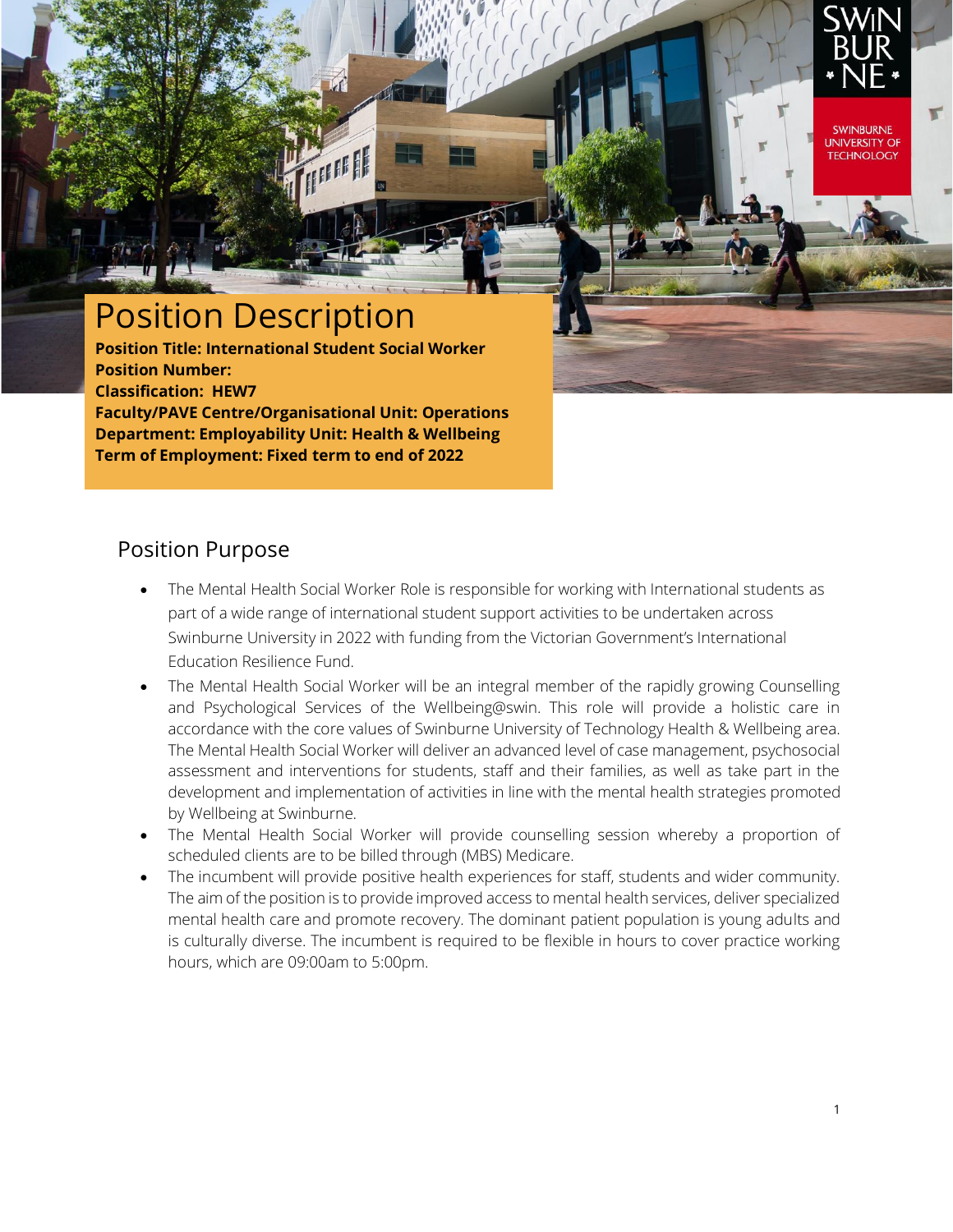### Location

This position is currently located at the Hawthorn campus but the incumbent may be required to undertake duties at any of the University's campuses. Thus the incumbent must be willing to travel between campuses and work at a range of locations.

## Key Responsibility Areas

| Liaison                                                       | To conduct mental health and risk assessments and welfare checks to<br>$\bullet$<br>students and staff obtained from direct referrals (phone/email from various<br>departments), walk ins within Swinburne<br>To liaise with Safer Community team, Security, and/or Police for any safety,<br>$\bullet$<br>risk and Behavioural management concerns<br>To liaise with any internal and external agencies to ensure students are<br>$\bullet$<br>consistently supported throughout their university experience. This includes<br>but not limited to International Student Advisors (ISA), Safer Community,<br>AccessAbility and Victoria Police.<br>To regularly liaise with the Medical Finance Officer, Medical Practice<br>$\bullet$<br>Manager, Program Support officer and GP to develop and maintain MHSW<br>accurate billing processes.                                                                                                                                                                                                                                                                                                                                                                                                                                                                                                                  |
|---------------------------------------------------------------|----------------------------------------------------------------------------------------------------------------------------------------------------------------------------------------------------------------------------------------------------------------------------------------------------------------------------------------------------------------------------------------------------------------------------------------------------------------------------------------------------------------------------------------------------------------------------------------------------------------------------------------------------------------------------------------------------------------------------------------------------------------------------------------------------------------------------------------------------------------------------------------------------------------------------------------------------------------------------------------------------------------------------------------------------------------------------------------------------------------------------------------------------------------------------------------------------------------------------------------------------------------------------------------------------------------------------------------------------------------|
| <b>Crisis Management</b><br>and Critical<br>Incident Response | Respond and manage crisis situations using de-escalation strategies and<br>$\bullet$<br>brief interventions<br>Assist students and staff by providing professional advice in managing both<br>$\bullet$<br>individual and collective concerns following a serious or critical incident<br>Identify relevant internal and external referral pathways i.e. Swinburne<br>$\bullet$<br>Security, CATT and other community mental health services.<br>Be able to initiate and/or coordinate the involuntary process of treating an<br>individual under the Victorian Mental Health Act 2014 when voluntary<br>measures have been exhausted and risks are imminent while safeguarding<br>the individual's rights and dignity<br>Promote and offer ongoing face to face, phone and/or online mental health<br>engagement as necessary as part of the institution's critical incident<br>response. Critical incidents may include major disasters, individual incidents<br>(such as road accidents or suicide), distressed, angry or disturbed students,<br>students in a mental health crisis and situations when students threaten<br>harm to themselves or others.<br>In collaboration with the multidisciplinary team within Wellbeing@swin as<br>well as other relevant agencies within and external to the University,<br>establish crisis and management plans. |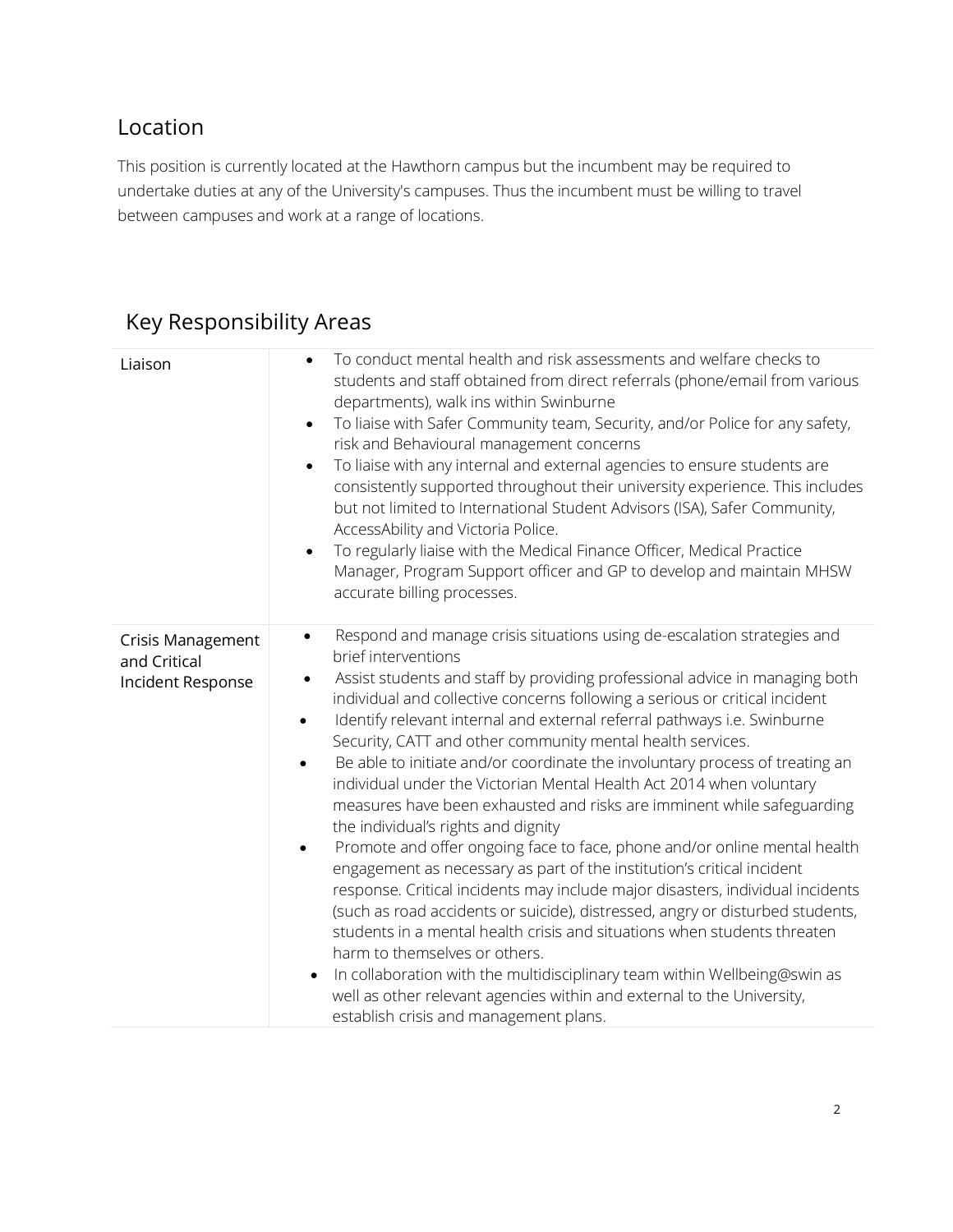| Delivery of care | Employ a holistic approach while delivering an efficient, effective and<br>responsive care for students, staff and the local community, who are             |  |  |
|------------------|-------------------------------------------------------------------------------------------------------------------------------------------------------------|--|--|
|                  | experiencing mental health issues 3                                                                                                                         |  |  |
|                  | Establish and maintain therapeutic relationships with the students, staff, their<br>families/relatives and their carers                                     |  |  |
|                  |                                                                                                                                                             |  |  |
|                  | Provide opportunities for individual sessions where clients can identify their<br>general and mental health concerns, learning challenges, as well as their |  |  |
|                  | emotional and psychosocial issues. Referrals to relevant agencies to be done                                                                                |  |  |
|                  | accordingly.                                                                                                                                                |  |  |
|                  | Develop a treatment/management plan based on identified issues.<br>$\bullet$                                                                                |  |  |
|                  | Collaborate with staff from other disciplines and departments in the delivery,                                                                              |  |  |
|                  | evaluation and                                                                                                                                              |  |  |
|                  | Coordinate regular case conference that is inclusive of relevant internal and                                                                               |  |  |
|                  | external agencies.                                                                                                                                          |  |  |
|                  | Employ creative ways of working to resolve the challenges vulnerable people                                                                                 |  |  |
|                  | face and aim to promote empowerment while providing all the necessary                                                                                       |  |  |
|                  | resources for individuals to thrive                                                                                                                         |  |  |
|                  | Review clients' mental state and risks on a regular basis and conduct welfare<br>$\bullet$                                                                  |  |  |
|                  | checks if necessary                                                                                                                                         |  |  |
|                  | Provide proactive case management and follow up to enhance student and<br>$\bullet$                                                                         |  |  |
|                  | staff retention and success and to provide a high quality of service                                                                                        |  |  |
|                  | Build effective relationships within the University as well as with external                                                                                |  |  |
|                  | agencies                                                                                                                                                    |  |  |
|                  | Facilitate group activities (therapeutic and/or skills-based) targeting identified<br>$\bullet$                                                             |  |  |
|                  | issues faced by varying cohorts within the University.                                                                                                      |  |  |
|                  | Advocate where appropriate on behalf of clients in a variety of situations                                                                                  |  |  |
|                  | Develop and/or participate in the events/programs aimed at promoting mental<br>health awareness, prevention, early intervention and strengthening clients'  |  |  |
|                  | independence and social integration consistent with the nationwide university                                                                               |  |  |
|                  | programs such as 'heathy universities' as well the Swinburne 2025 Strategic                                                                                 |  |  |
|                  | Framework.                                                                                                                                                  |  |  |
|                  | Conduct educational sessions for staff and students to enhance their                                                                                        |  |  |
|                  | knowledge and skills in dealing with mental health presentations                                                                                            |  |  |
|                  | Refer and collaborate with the medical registered nurses and/or the GPs to                                                                                  |  |  |
|                  | ensure that regular health physical health checks are conducted.                                                                                            |  |  |
|                  | Maintain essential and quality clinical documentation for students and staff                                                                                |  |  |
|                  | entering, exiting and continuing with care from Wellbeing@swin                                                                                              |  |  |
|                  | Participate in policy and procedure development and review, and quality                                                                                     |  |  |
|                  | improvement activities within the health services                                                                                                           |  |  |
|                  | Maintain accurate billing through Medicare by using the appropriate MBS item<br>$\bullet$                                                                   |  |  |
|                  | numbers associated with Mental Health Social Worker consultations.                                                                                          |  |  |
|                  | Maintain accurate databases relating to client contacts<br>٠                                                                                                |  |  |
|                  | Ensure compliance with all legislative and regulatory requirements including<br>$\bullet$                                                                   |  |  |
|                  | Duty of Care, Freedom of Information, Privacy Act, Sexual Harassment and                                                                                    |  |  |
|                  | Occupation Health and Safety.                                                                                                                               |  |  |
|                  | National Mental Health and Australian Clinical Practice Guidelines                                                                                          |  |  |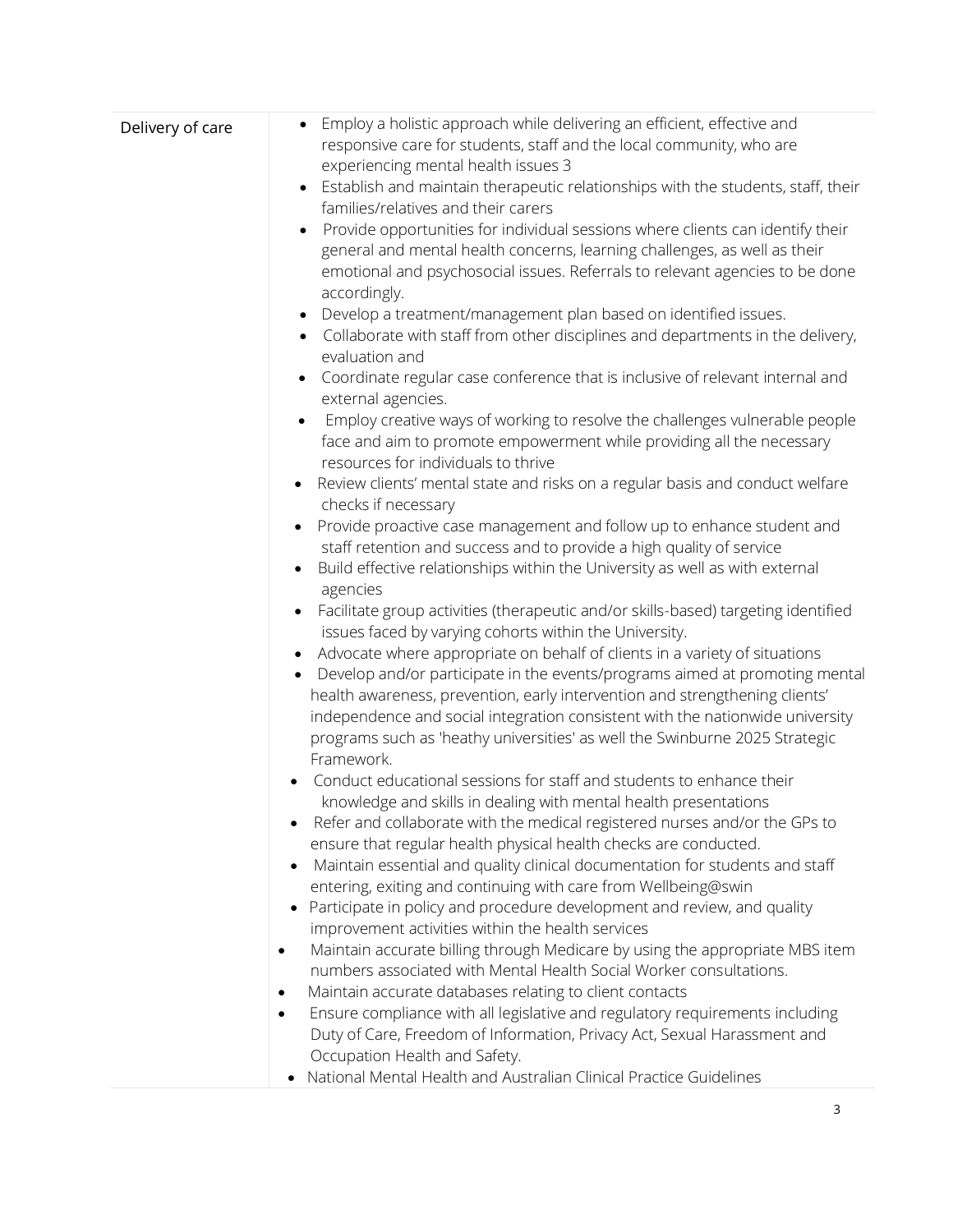|                                | • Abide by the codes of professional conduct established by professional<br>associations                                                                                                                                                                                                                                                                                                                                                                                                                                                                                                                                                                                                                             |
|--------------------------------|----------------------------------------------------------------------------------------------------------------------------------------------------------------------------------------------------------------------------------------------------------------------------------------------------------------------------------------------------------------------------------------------------------------------------------------------------------------------------------------------------------------------------------------------------------------------------------------------------------------------------------------------------------------------------------------------------------------------|
| Working with<br>Students       | Supervise students of the same discipline<br>$\bullet$<br>Provide interim supervision for a student whose Primary Supervisor is<br>$\bullet$<br>unavailable.<br>Attend and/or facilitate group supervision of students as required.<br>٠<br>Complete the training requirements expected of supervising students<br>$\bullet$                                                                                                                                                                                                                                                                                                                                                                                         |
| Accreditation                  | Participate and assist the CAPS Practice Manager in achieving Accreditation and<br>$\bullet$<br>QIP for CAPS area and in conjunction with the whole Wellbeing@swin Team.<br>Adhere to the Accreditation for the Mental Health Social Workers as per the<br>$\bullet$<br>better access program MBS (Medicare Benefits Schedule) and Provider<br>Registration Services Australia                                                                                                                                                                                                                                                                                                                                       |
| OHS                            | Comply with all occupational health and safety instructions, policies and<br>$\bullet$<br>procedures including departmental safety manuals.<br>Report hazards/incidents to manager/supervisor and take action to avoid,<br>$\bullet$<br>eliminate or minimise hazards.<br>Seek information or advice where necessary before carrying out new or<br>$\bullet$<br>unfamiliar work.<br>Be familiar with emergency and evacuation procedures and comply with<br>$\bullet$<br>instructions given by emergency response personnel                                                                                                                                                                                          |
| EEO                            | Ensure compliance with University Anti-discrimination, Bullying and Violence<br>$\bullet$<br>and Sexual Harassment policies and procedures.                                                                                                                                                                                                                                                                                                                                                                                                                                                                                                                                                                          |
| Swinburne<br><b>Behaviours</b> | Commitment to the Swinburne Behaviours of:<br>· Communicate - Say it - have the conversation, respect each other's differences,<br>give meaningful feedback and share honestly and openly<br>· Listen and Learn - Hear it, learn from it - learn from one another, actively listen to<br>each other, resolve conflict and be innovative<br>· Collaborate - Share it - work constructively together with a common purpose to<br>achieve the university's goals<br>· Trust - Trust it - be open to and with others, act with fairness and respect, inspire<br>positive expectations and communicate effectively<br>$\cdot$ Act - Do it - have a strong sense of immediacy, take practical action and see it<br>through |
| Other                          | · Undertake Division-wide and/or university-wide responsibilities as required.                                                                                                                                                                                                                                                                                                                                                                                                                                                                                                                                                                                                                                       |